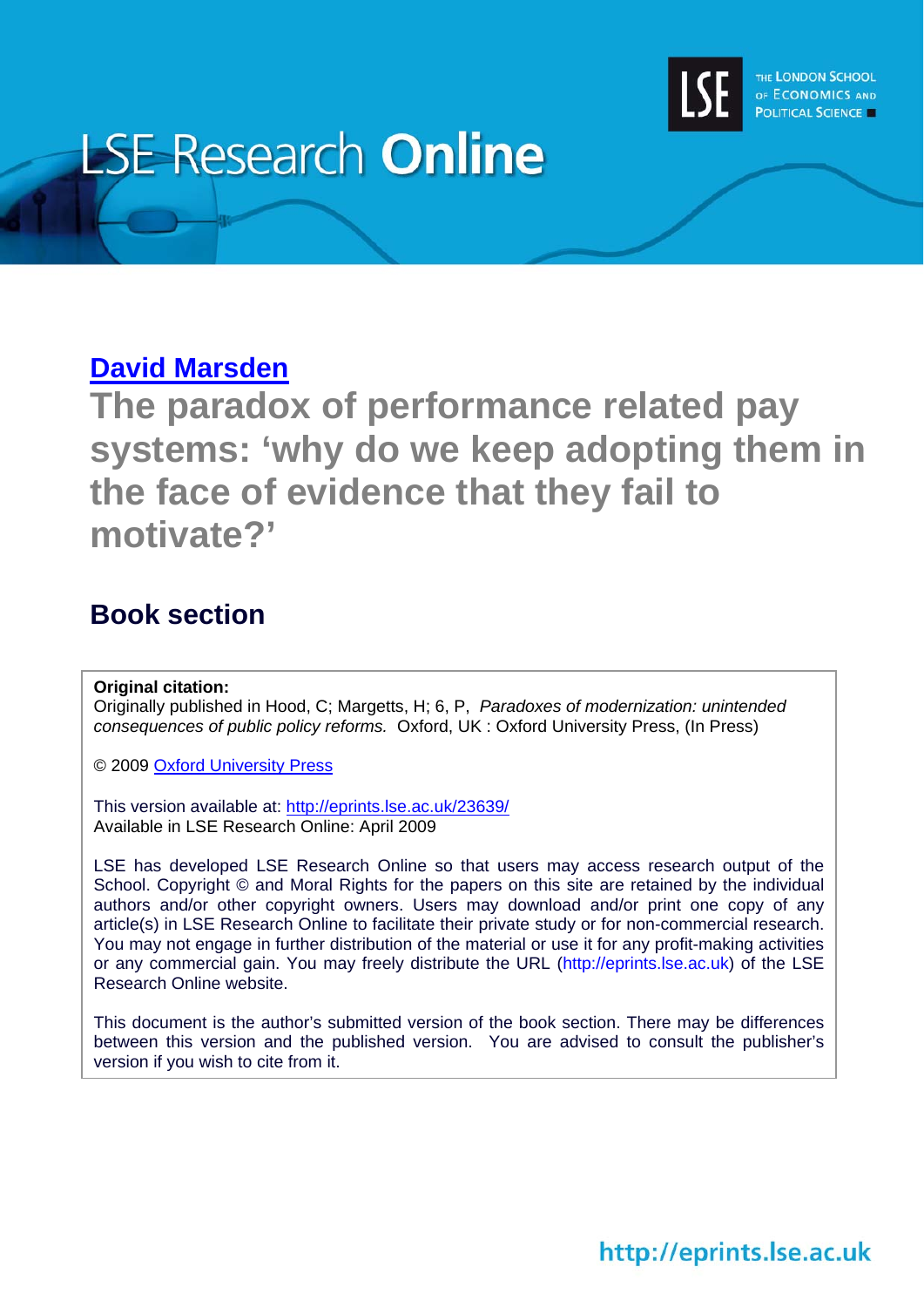### **The paradox of performance related pay systems: 'Why Do we Keep Adopting them in the Face of Evidence that they Fail to Motivate?'<sup>1</sup>**

David Marsden, LSE (contact email: d.marsden@lse.ac.uk )

*Chapter prepared for 'Paradoxes of Modernization: Unintended Consequences of Public Policy Reforms' edited by Christopher Hood, Helen Margetts and Perri 6, forthcoming, Oxford University Press, Oxford.* 

First draft 9.1.09

#### **1. What was the 'decision problem'?**

Pay accounts for a very large fraction of public expenditure, and therefore its potential use to motivate performance has long attracted interest. Its long-established predecessor, 'pay for grade', was widely thought to take people's motivation for granted. Although administratively simple, to most employees, it offered only a small number of seniority-based pay increments within grades coupled with limited opportunities for promotion. The Megaw Inquiry into Civil Service Pay (Megaw, 1982 §324) mentions that pay for performance had been considered by the Priestley Commission in 1956, and rejected on practical grounds, but taken up again by a series of government pay bodies, before it became one of the key recommendations of Megaw in 1982. Thus although recent debates have tended to associate the principle of linking pay to performance with the radicalism of Margaret Thatcher and John Major, concern about the underlying issues has a long history. Moreover, interest has not been confined to the UK. A major OECD study (OECD, 2005) shows that many OECD countries have experimented with different methods of linking pay to performance in recent years, as well as with many different ways of implementing it. Therefore, if we are to understand the paradox behind the question implicit in the title, we need to look for longer-run concerns than the passing political ideologies of different governments.

The Megaw inquiry provides a good starting point because it gave the final push to implementing performance-related pay systems on a wide scale in the British public services. It summarised the key arguments in their favour put forward in the evidence it received. In themselves, they offered nothing particularly radical or new. It would be desirable to have a 'more effective means of rewarding good performance and penalising poor performance' than promotion and downgrading. It was inequitable to reward good and poor performance equally. The limited number of promotions in the Civil Service meant that they could not be expected to motivate the majority of staff on their own. Finally, many private sector organisations operated successful performance-pay systems (Megaw 1982, §326). The first three arguments identify the decision problem as dealing with a reward system that was failing to motivate public employees, and whose inequities could quite conceivably demotivate them. The final argument really takes up the practicalities that had led the Priestley Commission to reject linking pay to performance: if private firms, which are themselves often large bureaucracies, can operate such reward systems effectively, then surely the practical problems are soluble.

The emphasis in Megaw, as in much subsequent discussion of performance pay, has focused on individual employees, their incentives, and equity considerations. There is another important strand in the theoretical literature on performance, from organisational economics, namely the structure of principal-agent relations within large sections of the public sector. It is argued for example by Tirole (1994) that the multiple demands on government organisations often lead to a lack of clarity in organisational goals. Multiple principals, or in the language of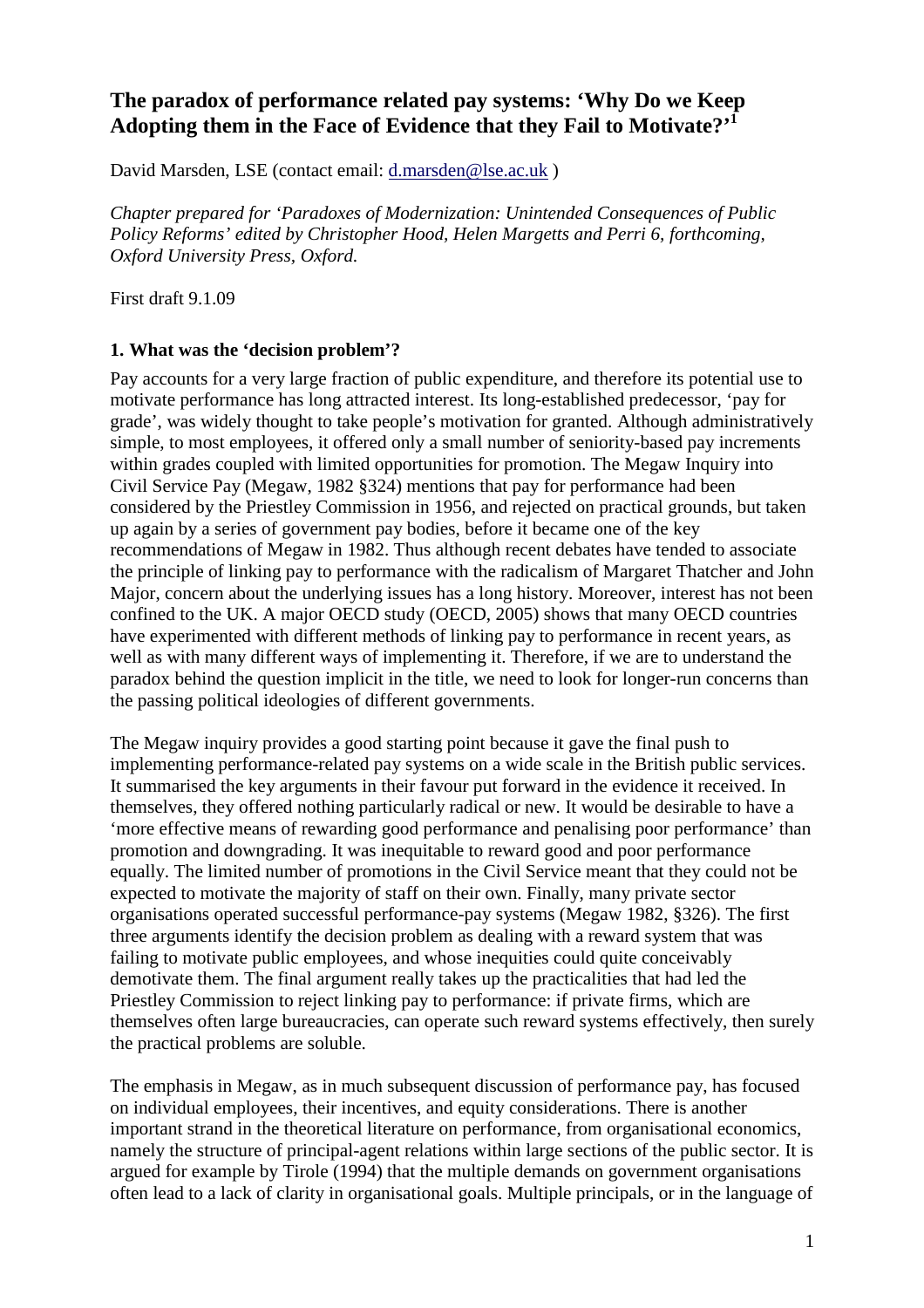politics, multiple stakeholders, mean that large government departments responsible for administering a wide range of services often face contradictory goals, and that demands from one set of stakeholders often override those of others part-way through the process of implementation. Clarifying the role of the principal was really the job of the Ibbs, 'Next Steps', report which started to tackle the idea that the government machine should be restructured into a set of bodies each with a clearer and more limited set of goals (Efficiency Unit, 1988).

On the whole, the Megaw and Ibbs reports did not devote much thought to the link between performance pay schemes for the great majority of public servants and the restructuring of organisational goals. Yet, it is evident that if organisational goals are unclear, it is going to be hard to be clear about the job-level objectives of individual employees. Indeed, it is notable that when the Megaw report discussed performance measurement at the individual level, it did so in terms of making use of the existing employee performance appraisal system and adapting it. This graded employee performance according to a number of department-wide criteria. It is as if employee performance could be embraced within the American public service concept of 'neutral competents': within the government machine each employee has a predetermined job to be done, like a cog in an engine. This may be undertaken with varying degrees of competence and motivation, just as cog in an engine might encounter varying degrees of friction which affect overall efficiency. However, as with a car, direction is determined by the actions of the driver, and the parts of the engine continue to function in the same way. As we shall see later, one of the innovations with performance management has been to focus more on job-level objectives and how they can be adapted.

What I should like to argue in this chapter is that the *intended consequence* or perhaps more correctly, *anticipated* consequence of performance-related pay was to improve the motivation of public servants has proved elusive. When a policy is the result of decisions by many actors, it is not clear whose intentions were paramount. In contrast, the *unintended* or *unanticipated consequence* was that although performance appears to have improved in several cases, it did so by other means than motivation. Notably, it came about because of the emergence of processes facilitating convergence between goal setting at the individual and organisational levels. These have supported a renegotiation of performance standards and priorities at the individual level. This did not come about overnight, but progressively as successive governments and generations of managers grappled with the need to make performancerelated pay work in a public service environment.

#### **2. The Story**

The story of performance pay comprises two sub-plots: one at the individual level, and the other at the organisational level. At the individual level, the big step forward in the introduction of performance related pay came just after the General Election of June 1987, which gave the government scope to proceed with its policy of focusing pay on 'merit, skill and geography'. The Civil Service unions' campaign of industrial action came to an end after the election, and within a short space of time, several major unions had reached pay agreements with the Treasury that accepted some elements of pay for performance. The FDA agreement accepted a merit points system for senior managers, that by the IPCS 1987 accepted performance pay for non-industrial civil servants, and that by the IRSF in 1988 saw the introduction of performance pay for middle-ranking Inland Revenue staff, responsible for assessing and collecting taxes (IDS 1987, 1988). The latter two agreements introduced the first large-scale performance pay schemes for British civil servants in the twentieth century. In both cases, the system consisted of provisions for accelerated annual pay increments and additional increments for those at their scale maximum, based on performance appraisals by employees' line managers.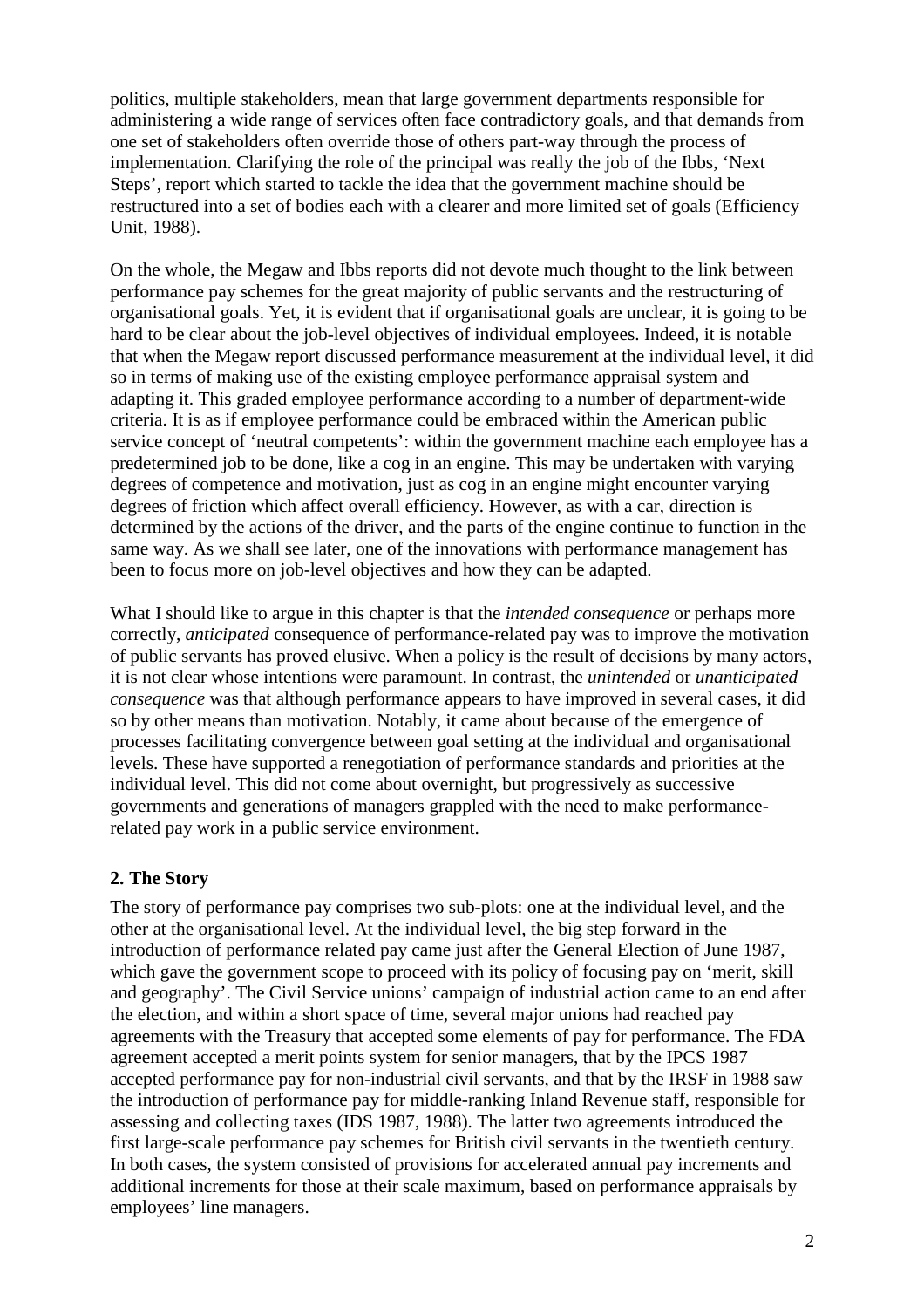#### *Improvements in the link with appraisal*

A notable feature of these early performance pay schemes was expressed in the words of an official of the then IRSF: they had been 'bolted onto' the existing employee performance appraisal system, in the manner originally envisaged by Megaw. The operation of one of these was studied in detail by the Centre for Economic Performance (CEP), that of the Inland Revenue. The 1991 study was funded by the IRSF but with full cooperation from Inland Revenue management which distributed the questionnaire and allowed staff to complete the questionnaires during working time (Marsden and Richardson, 1994). CEP researchers went back to the Inland Revenue five years later, in 1996, with a similar survey of the revised and restructured performance pay scheme, introduced in 1993 (see Marsden and French, 1998).

The initial experience of public service performance pay was summarised by a government report, surveying both academic research findings and inside management information, which observed a 'stark contrast between approval of the principle and disenchantment with the practice of performance pay' (Makinson 2000: 3). <sup>2</sup> The CEP found that in the Inland Revenue, the Employment Service, and the two NHS hospital trusts it surveyed, around 60% of employees expressed agreement with the principle of performance pay, the figure among head teachers was about half of that. Much smaller percentages of employees (about one fifth) thought that it had motivated them. Compared with that, high percentages of employees in each service covered thought that their scheme was divisive and unfair in the way it operated. Even taking account of the more positive findings of Dowling and Richardson (1997) among NHS managers, the commonest failing appeared to lie in a widespread dissatisfaction with the operation of performance pay. It would be tempting to stop the story here, and conclude that the Priestley Commission had been vindicated: the practical difficulties of making performance pay work in a public sector environment were too great and the numbers of employees who were motivated by it, too small to justify the all the management time and effort required to make it work.

However, this was not Makinson's conclusion in 2000, nor was it that of a Cabinet Office report produced about the same time (Bichard, 1999). Both recommended further development and experimentation with different forms of performance pay, albeit along different paths. How could this be so? Two clues could be found in the CEP's study of the Inland Revenue's 1988 scheme. The first harks back to the inequities noted by Megaw of the old system. A majority of the respondents agreed with the principle of linking pay to performance, and rejected the idea that it was fundamentally unfair. It might be the lesser of two evils when compared with the perceived inequity of pay systems that reward equally poor and good performance, and the limited scope for promotion for most employees. The second lay with the line managers, who carried out the performance appraisals, and whom the CEP researchers had asked about the impact of performance pay on their staff. A substantial minority of these reported that the pay system had led their colleagues to work harder: respectively 22% and 42% in the 1991, and 1996 Inland Revenue surveys. Similar findings emerged from other parts of the public service covered by the CEP. Later CEP research on school teachers in England and Wales, for whom a form of performance pay was introduced in the autumn of 2000, similarly found that despite fairly widespread scepticism about its fairness and effectiveness among both classroom and head teachers (eg. Wragg et al 2001, Mahony et al. 2002 and 2003), other researchers found that there had been a positive effect on pupil outcomes (Atkinson et al. 2004, Marsden and Belfield, 2007). The first of these studies, emphasising incentives, found that pupils of teachers who were eligible for the new performance increases fared relatively better than their peers, and the second, emphasising improved goal setting, found that schools in which performance management had been more effectively implemented, appeared to perform better than their peers in terms of pupil performance. In other words, despite apparent divisiveness and a failure to motivate, there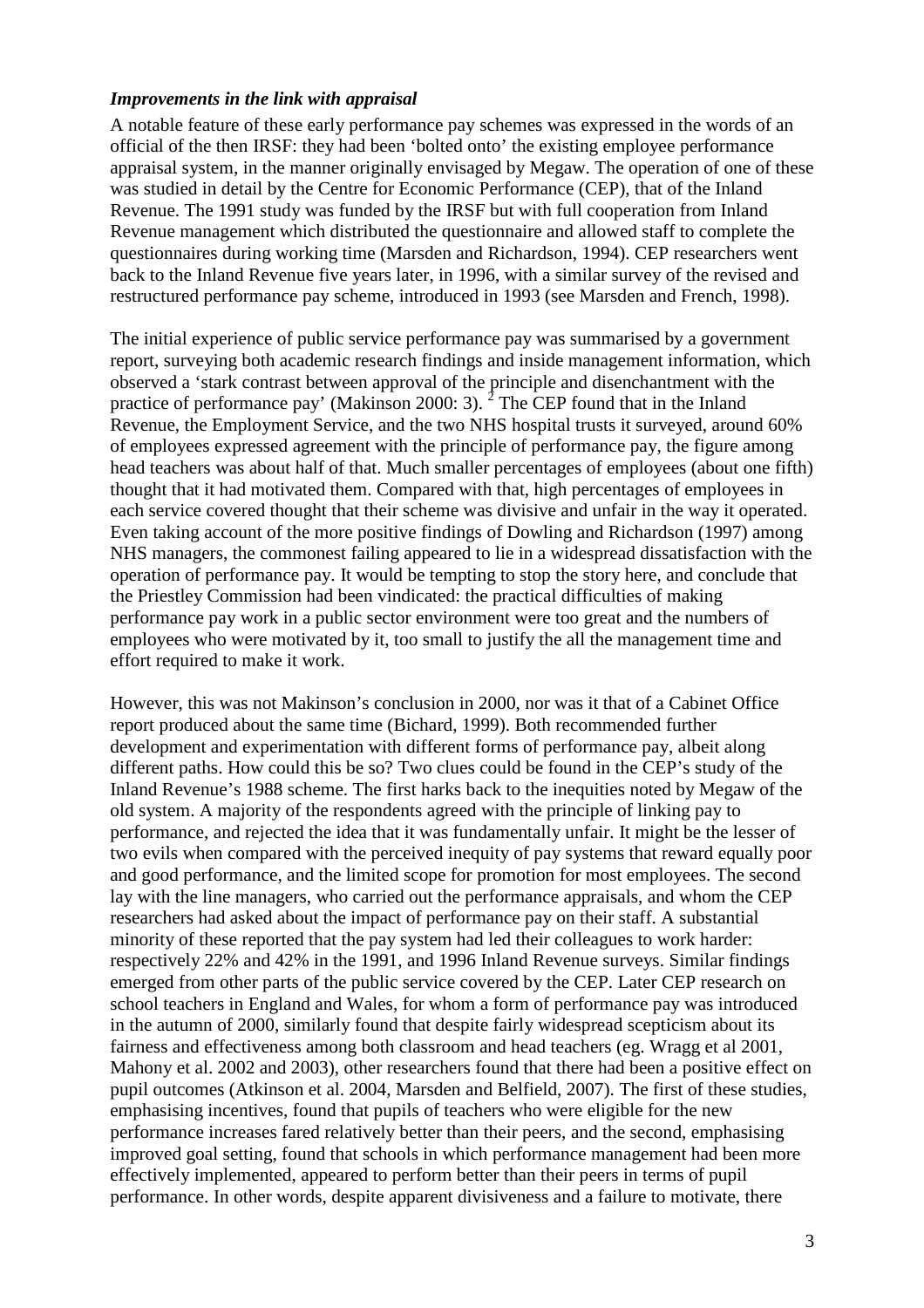were signs that performance pay was somehow contributing to improved performance. To understand this paradox, we need to return to two important strands of the overall story. The first is that 'performance pay' has not been static, and has evolved as managers and other stakeholders have learned from past problems and mistakes. The second is that performance measurement and goal setting at the organisational level itself has also evolved in ways that are important to the success of employee level performance.

One reading of the development of public service performance pay systems over the period since the late 1980s is that there has been a process of experimentation and learning leading to successive improvements. The first performance pay schemes had been 'bolted onto' the preexisting performance appraisal systems that had not been designed for pay purposes. Indeed, their results had often been secret, and 'open reporting' only became widespread with the introduction of performance pay and the consequent need for greater transparency. The Inland Revenue appraisal scheme in force in 1988 assessed employees on about a dozen criteria common to the whole department, such as diligence, cooperativeness, and initiative, and for many jobs, only a few of these were relevant. Appraisals were treated like 'tests' in which employees were graded, to use the metaphor proposed by Folger and Cropanzano (1998). In contrast, a 'trial metaphor' could be more appropriate because of the need for procedural fairness. Some of the problems encountered by the first schemes arose because the linking of performance pay to these appraisal systems was felt to be inappropriate and unfair. Many of the criteria of good performance were irrelevant to many jobs, and even where they were relevant, too little recognition was given to the different abilities of employees. The standard criteria were likely to reward always the same employees, while others felt that no matter how hard they tried, their efforts would go unrecognised.

The 1993 revised system, 'Performance Management', sought to address a number of these weaknesses, and notably, the perceived lack of fairness. The most important innovation of the new scheme was to adopt a 'contractual approach' based on agreements about work objectives for the coming period to be concluded between individual employees and their respective line managers. Their performance at the end of the year would be assessed against agreed objectives. This addressed two fundamental questions. The first was that employees had different abilities, and that it was just as important to motivate those in the middle as the high flyers. The second was that the 'test metaphor' was inappropriate for adapting employee performance to new needs, and the multiple criteria gave little guidance as to work priorities. By holding a discussion with each employee to agree objectives, managers could now use the appraisal process to address new work priorities. The new scheme also marked a definitive break with the practice of length of service increments for employees as they progressed up the pay scale for their grade. Pay progression within grades would be subject to performance. Nevertheless, the CEP surveys found considerable scepticism among employees as many thought that the contractual approach existed in name only, and that many line-managers gave everyone the same quantitative goals (Marsden and French 1998, Table 2.8).

The link between performance pay and goal-setting figured even more strongly in the performance management schemes for head teachers in primary and secondary schools in England and Wales which took force progressively from 1995, and for classroom teachers from 2000. In this case, the goals might be specific to individual schools and so vary more with local conditions than in large bureaucratic agencies. The accepted wisdom on performance pay for school teachers had been that it was inappropriate for their kind of work, and it was summarised by Richardson (1999) in a paper commissioned by the largest teachers' union, the National Union of Teachers, and by Dolton et al (2003). Nevertheless, the government pressed ahead, capitalising on the earlier experiences by emphasising the place of performance pay within a wider system of performance management, which placed as much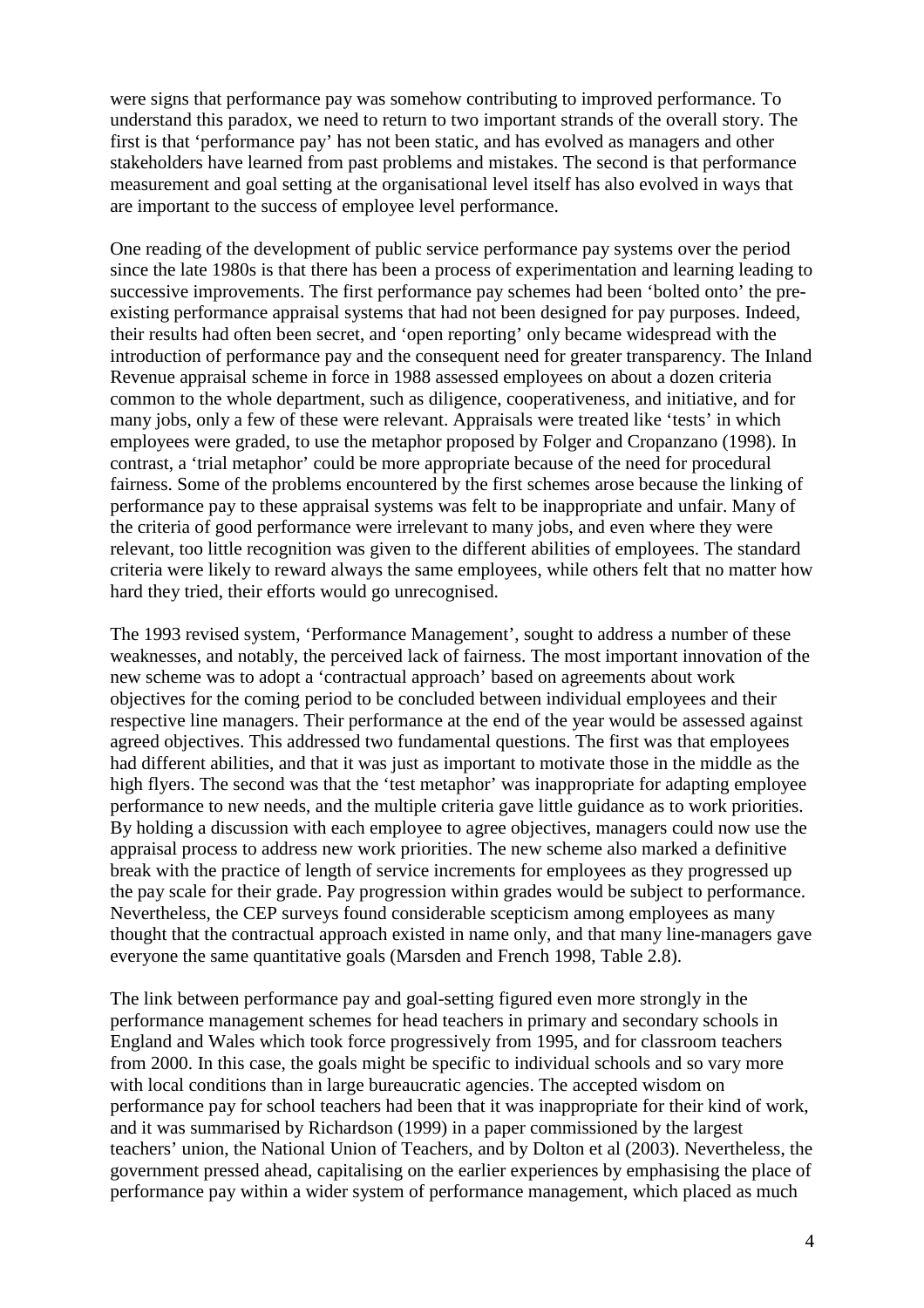emphasis on goal setting as on evaluation for pay. Performance management in schools comprised two components: systematic goal-setting and appraisal for all teachers; and the extension of the old classroom teachers' pay scale with a new 'upper pay scale' on which pay increments would be performance-based combined with a 'Threshold Assessment' required for progression onto the new scale. The new appraisal system placed a heavy emphasis on personal objectives and development needs, and how these fitted into the goals and priorities of the school as embodies in each school's School Development Plan. The CEP surveys found that over 90% of teachers responding reported that they discussed and could influence their objectives, that they agreed them with the team leaders and that they referred to items in their School Development Plan. Such an approach stands in marked contrast to the approach to performance appraisal of the first generation performance pay schemes.

A general weakness of pay for performance systems, when they depend on judgemental assessments, and on agreeing objectives with line managers, is that they can easily revert to pay for grade and seniority in practice. Line managers depend on the cooperation of their subordinates to get their own jobs done, and this can create a bargaining relationship in which it is tempting to use appraisals and easy objectives as a means of buying cooperation. If line managers lack support systems from senior management, then they are often isolated, and it must be tempting to collude with their subordinates: to go through the motions and fill in the forms for goal setting and appraisal but not to worry about the reality. Megaw noted the rarity with which pay increments were withheld for poor performance, but did not address the organisational pressures which stand in the way.

#### *Improvements in organisational measures*

The second strand of the story relates to the organisational level, to clarification of organisational objectives, for which decentralisation held the key, and to stronger pressures on line-managers to take performance seriously, for which better indicators and benchmarking were important. 'Next Steps' began the movement to simplify the structure of the 'principal' within the public services, each agency or department having its own set of goals and performance criteria. Pay delegation enabled these bodies to begin to tackle the task of aligning their reward and employee management systems with their newly clarified objectives. The government's defeat of the civil service unions in 1987 represented the end of central bargaining over pay, and the beginning of a large-scale movement of decentralisation of human resource management, thus enabling closer adaptation of reward systems to the performance demands of each unit. A study by one of the public service unions documents how from 1987 pay became increasingly 'delegated' to departments and government agencies, following the logic of the Next Steps process (PTC 1996). The same study showed how pay arrangements had become increasingly diverse between agencies. In effect, the new organisational structures, which were geared towards providing a narrower and more specific set of services, had begun to acquire greater autonomy over their human resource and industrial relations systems. Although at the time it was common to associate these moves in the contemporary public debate with privatisation, in fact, some countries, such as Sweden, had long used an agency-based structure for the delivery of public services without any hint of privatisation because of its greater role clarity.<sup>3</sup>

Another important factor in increased organisational efficiency in public services, which has also attracted a very bad press for its dysfunctions, is the use of performance targets for organisations (e.g. 'Target practice', The Guardian 30/04/05). Yet good statistical performance measures are also at the heart of coordination within large multi-unit systems, such as the national office networks of public agencies, and the school system. Without benchmarks between units, higher management faces an almost insoluble problem of information asymmetry vis-à-vis lower levels of management. How can a minister or a senior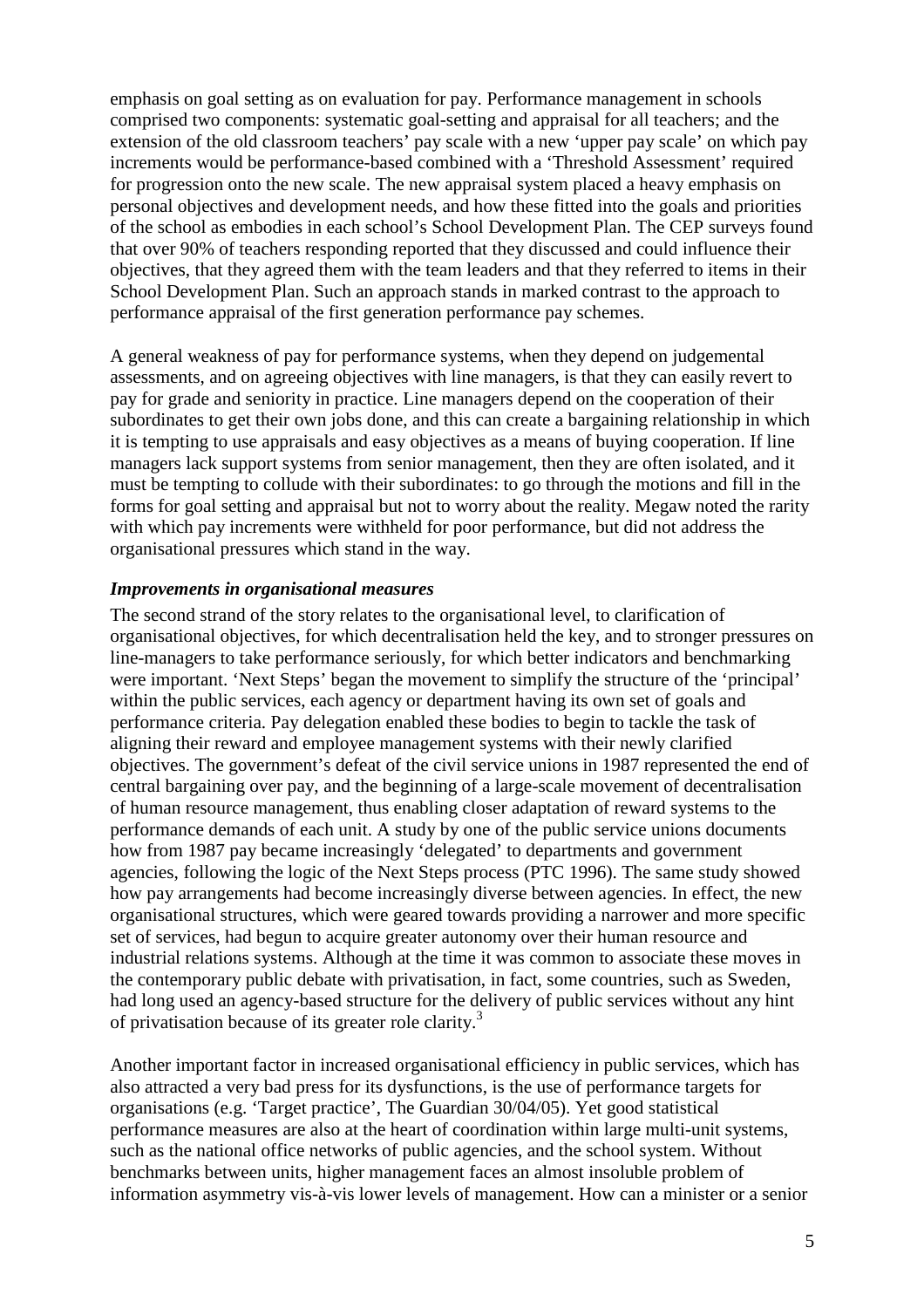manager judge whether a tax office or a hospital is being run efficiently unless its performance can be compared with that of similar units elsewhere? Just as with individual employees, performance measures can be used both to rank achievements, and as a diagnostic tool, enabling top management to ask the right questions of local management. It also enables it to identify good local practice that might be generalised, and weak local performance that might call for assistance.

The Inland Revenue provides an interesting example. When the author was looking for measures of organisational performance that might be compared with the appraisal scores awarded to individual employees across units and over time, it became clear that fundamental changes had occurred. Just as the first employee performance measures had built on the preexisting system for grading employee performance according to fixed criteria, so the first organisational measures had focused on accounting measures of performance. The Inland Revenue's annual reports in the late 1980s, when dealing with efficiency, focused on finance and on volumes work handled within particular deadlines, such as the percentage of tax returns processed within x weeks. By the mid-1990s, as performance management became better embedded, the Inland Revenue was also reporting performance measures based on statistical sampling, such as the percentage of work done right first time. If employees are given incentives to 'clear post' under performance pay, then there is an obvious risk that quality will suffer. Yet without comparative measures of error rates it is hard for senior management to gauge whether the higher rates in one office are due to the complexities of the work or to poor management. Local managers might also be under pressure from their staff to turn a blind eye to errors in order to help them meet volume targets and qualify for performance pay.

Narrowing down the functions of the principal, and developing more reliable and more relevant measures of organisational performance, assists central management in sustaining the performance of local management. It also provides local management with the guidance and discipline needed to operate goal setting, appraisals and performance pay at the local level. Arguably, it helps local managers to resist the organisational pressures towards indulgency mentioned earlier.

Schools represent an interesting further development of this convergence between individual and organisational performance management. This occurs formally in the references in individual teachers' priorities to the objectives outlined in School Development Plans, but also through the pressures of the 'quasi-market' that exists within the school sector to attract pupils as a consequence of parental choice (Glennerster, 2002). The 1988 Education Act devolved a number of powers from local authorities onto schools and their governors thus giving them greater autonomy. At the same time, the government developed a national framework for schools, including establishment of a national curriculum, a system for assessing school and pupil performance, with publication of performance tables, and external evaluation by inspectors from the Ofsted (Office for Standards in Education). These served to inform parental choice, and so provide the quasi-market discipline on school managements. Thus local management had the autonomy to manage key resources in schools, but subject to the pressure to attract pupils. Schools with good academic results, or which offered special facilities, could hope to attract more and better pupils as well as per capita funding. Although schools were not allowed to select, attracting a large number of applications from families that value their education increases their chances of receiving more able and more motivated pupils. Equally, schools which fail to attract such pupils will find themselves recruiting from a more limited pool of applicants. Thus, the quasi-market puts pressure on the management teams in schools to ensure they attract motivated students and their families.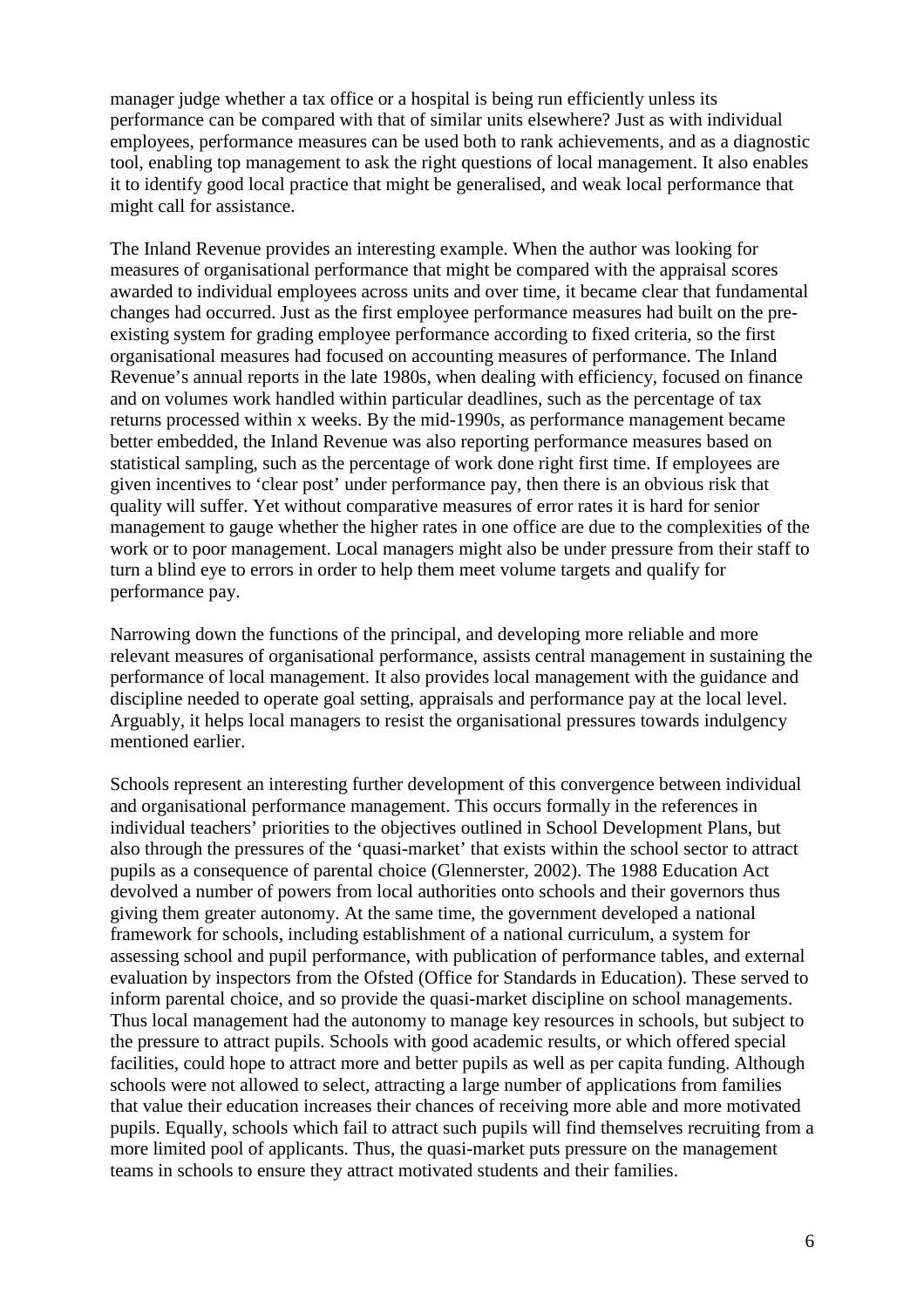Against this background, the introduction of performance management for classroom teachers provided the missing part of the jigsaw for those schools that wanted to use it positively. Pupil progress had been pressed by the government as one of the key performance criteria for teachers. It is one of the few measurable outputs that are relatively independent of management indulgency, and it has a special significance for families making their choices about which schools their children should attend. At the outset, there was widespread concern that this would mean return to a discredited system of payment by test results that ran from 1863 to 1890 (NUT 1999 §4) or that the link would be applied in a formulaic way in many schools.<sup>4</sup> The arguments against, summarised by Richardson (1999) and Dolton et al (2003), were that pupil progress depends on the contribution of many teachers, and that pupils' socioeconomic background and their own motivation were factors that influence progress but over which teachers have little control. Linking pay to pupil performance would induce teachers to 'teach to the test'. In practice, the good practice case studies used as guidance by the Education Department highlighted a rather different approach, at least in theory, using data on pupil progress to diagnose problems, for example with the attainments of particular categories of pupils, and to work out strategies for addressing them which could form part of a teacher's individual or team objectives for the coming year (DfEE 2000). The CEP's interviews with practitioners and its own panel survey work suggested that growing numbers of schools, albeit a minority in 2004 the date of the last survey wave, were gradually taking advantage of the new system to integrate classroom performance management with school goals and priorities, and that those that did so were achieving relatively better pupil test results.

#### **3. The Consequences**

Summarising the academic research and private management and union information then available, the Makinson review outlined a number of benefits that could accrue to organisations when performance pay schemes are operated well, and by implication, that the schemes then in force were failing to achieve. To paraphrase: well operated schemes clarify objectives and engage employees more directly with the goals of the organisation; they motivate employees by linking an element of compensation to the achievement of targets rather than length of service; they reward achievement and identify areas of under performance; and they foster a culture based on teamwork and fairness (Makinson, 2000: p.2).

How much should a government be concerned by such consequences is unclear. One argument put to the author in an academic seminar was that if the government was using closer monitoring through appraisal to pressurise employees to work harder, then many of the negative employee judgements reported could be expected. It is the price to pay for making people work harder for the same general level of pay. Over time, those who were really discontented would leave, those who remained would grow accustomed to the more demanding work routines, and new recruits would not know any different. In our conversations with some managers, it was acknowledged that staff were working harder and efficiency had improved, but there was also concern about sustainability over the longer term.

The reason for concern became evident in the light of events that occurred in 1997 shortly after the CEP's survey at the then Employment Service, and which were reported in the Guardian and the Financial Times. The scheme in operation there had shown many of the signs of disenchantment, perceived unfairness, and that the feeling that performance objectives were just a numbers game. Job placements were one of the key performance indicators for both individual employees, and for their offices. In contrast, many employees replied that what they liked about their work was helping unemployed people find new jobs, and thought they were contributing to a valuable public service (Marsden and French, 1998). The way their performance pay scheme worked was that if they took too long with their placement interviews, which might help job seekers find a more suitable job, they would risk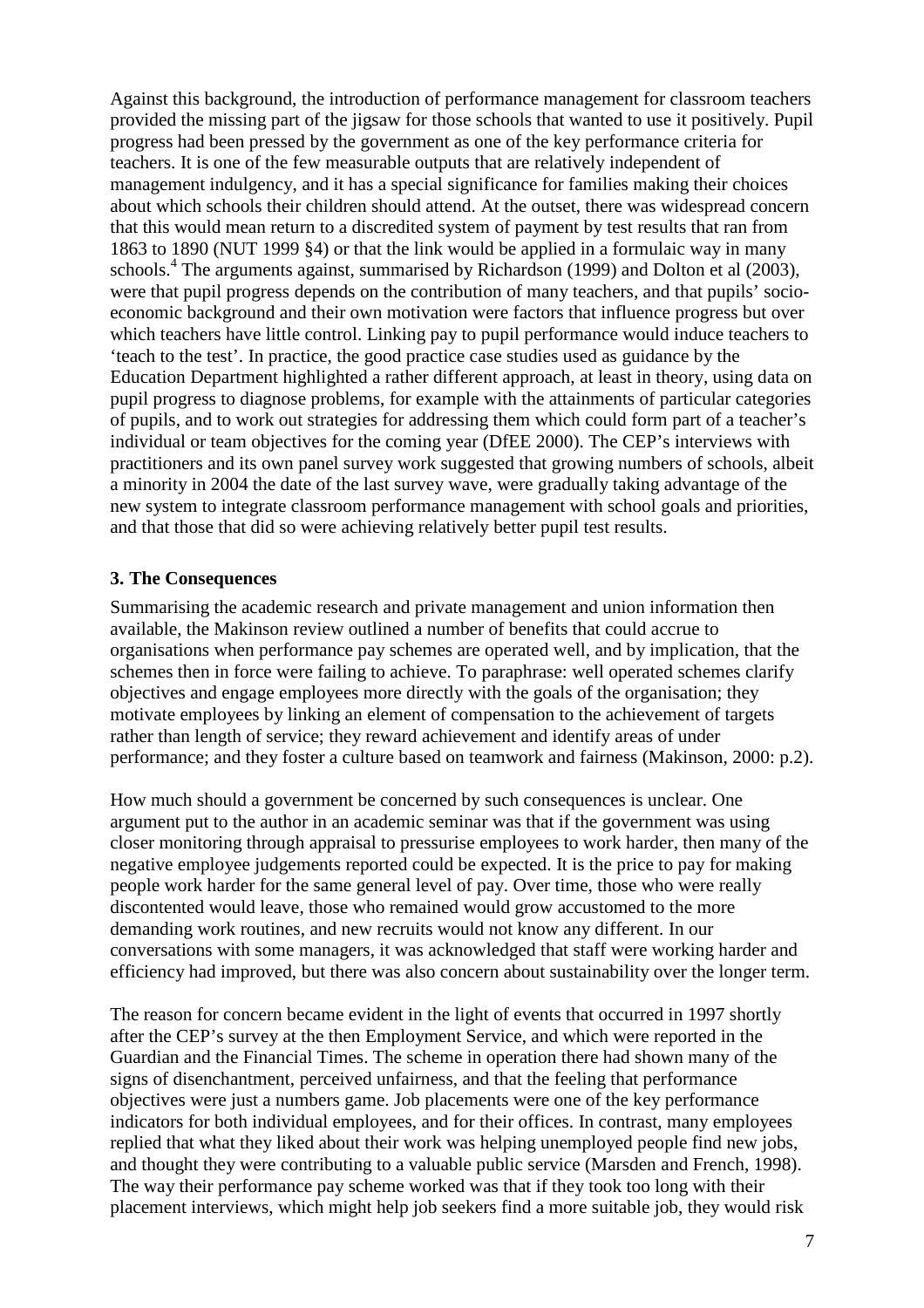missing their targets, and their pay would suffer. Thus when interview times were squeezed, many felt that they were being asked to go for volume rather than quality of placements. There is a grey area in recording placements that lead to a job: does one record sending someone along to any potential employer as a placement, or does one count only successful placements? And should one count placements that last only for a couple of hours, because the job seeker realised the job is not suitable? Under normal times, employees are held back from manipulating placement data by their view of the intrinsic value of their work. If this is eroded, then one might expect more opportunistic use of their discretion. A few weeks after the CEP's survey, a number of reports in the Guardian and the Financial Times appeared to the effect that employees and offices in the agency were systematically over-reporting job placements, according to the journalist, by up to one third. In some cases, according to the Guardian, offices were double-counting placements with major employers not just within but also between offices. The issue was discussed in Parliament and an internal enquiry set up, but it was allowed to lapse after the General Election.<sup>5</sup>

The lesson would seem to be that if management pressure employees too much, then some of the safeguards against abuse that arise from the intrinsic value of the work, such as belief in providing a public service, can be undermined. In the Employment Service, it could be argued that these held potentially opportunistic behaviour in check – if you believe your job is to help people then there is no point in faking the numbers. If the intrinsic value is downgraded, and if employees are also penalised for giving attention to that rather than sustaining the desired case throughput, then the system can tip out of control, as appeared to happen on that occasion.

#### **4. The Paradox: unintended consequences – renegotiation of performance**

If intended consequences are anticipated, then one might take Megaw's statement of the argument as an indication of the likely results anticipated at the time should performance pay be adopted. The committee's consultations had been widespread, and the case was a reasoned one. If there was a Pascalian gamble, it concerned whether managers would have the ability and resources to be able to find solutions to the problems that could be expected to emerge on the way. Priestley bet one way, and Megaw, the other. As can be seen from the story so far, the risks were high: potential demotivation of individuals, and the possible loss of control of whole performance management systems. On the other side, there were the risks from doing nothing: with motivation undermined by limited advancement, by the inequities of good and bad performance being equally rewarded, and by lack of opportunity for management to underline new work priorities. So far, we have seen that management has been able to learn from experience and revise schemes, so there is some justification for Megaw's optimism. This much, one could argue, was anticipated at the beginning.

There were however consequences sketched out neither by Megaw nor by Makinson, but which I should like to argue could prove of fundamental importance. This concerns the issue of renegotiation of performance standards and priorities, and the creation of channels in which this could become an on-going process as organisational goals evolve. In some cases, this could provide the means for an integrative negotiation between management and individual public employees. This could be important also for the private sector, but arguably is more so in the public sector where employment protection is stronger, and it is harder to dismiss employees who lack motivation of who refuse to accept new work priorities.

A first clue is provided by the Inland Revenue's experience whereby productivity and performance seemed to have increased with the development of performance pay even though staff found the system divisive and lacking in motivation. There the underlying story was about renegotiating performance standards rather than motivation. The decisive change came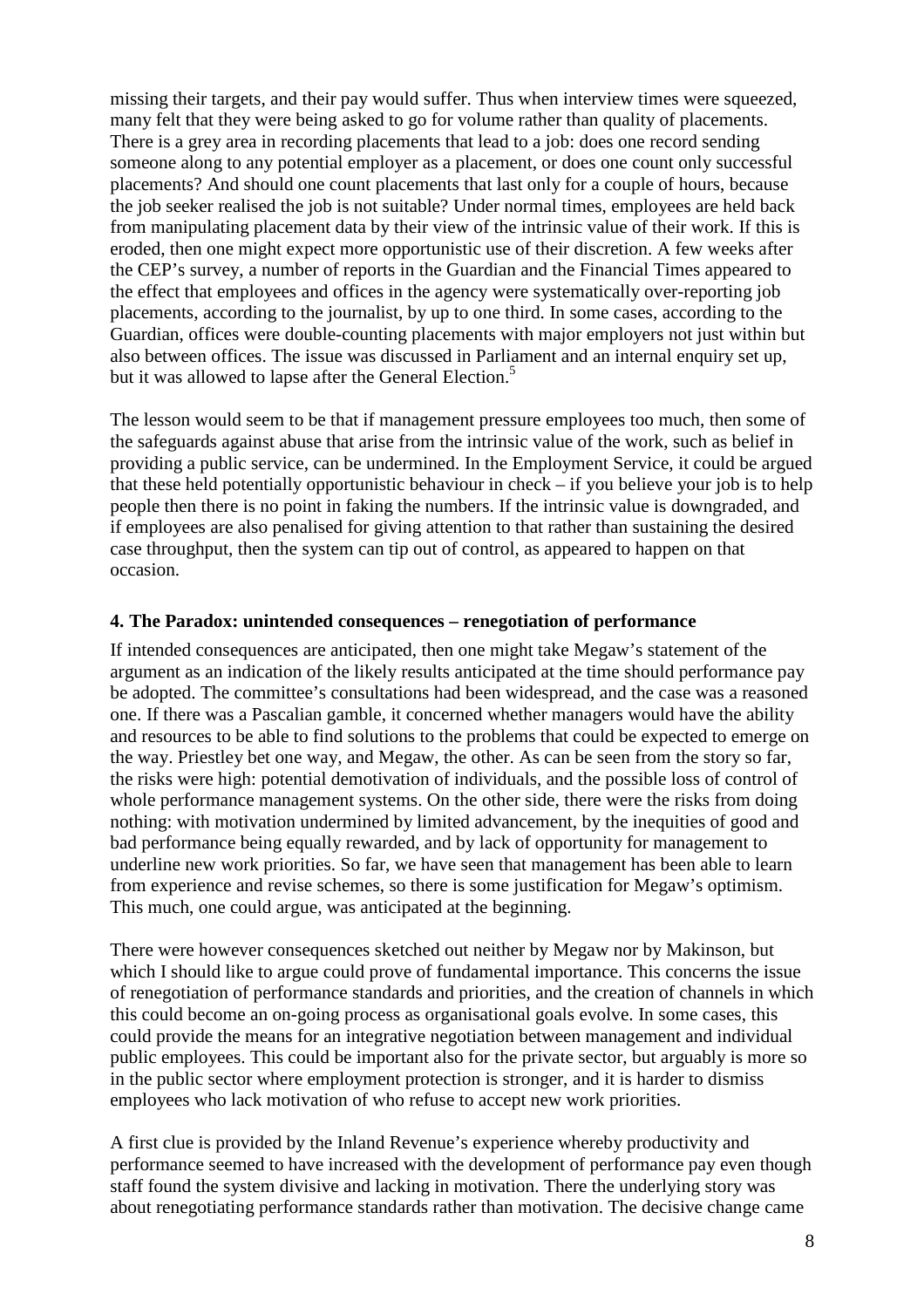with the introduction of annual agreements on work objectives and appraisal and the attribution of performance pay according to how well these were achieved (Marsden, 2004). As suggested earlier, the previous system generally assumed that the job determined the different dimensions of performance, and employees might work more or less well. Its successor introduced the idea that within the job, employees might have different and variable priorities, and that these could be adjusted by the goal setting process. Clearly, the findings of the second CEP survey of the Inland Revenue show that many employees thought their line managers still functioned according to the old model, applying the same targets to everyone, and that these were quantitative. But not all employees reported things being this way, and substantial numbers experienced the new system of agreeing work priorities and goals in a positive way, and they tended to achieve better performance levels as measured by their appraisal scores (Marsden, 2004).

In many respects, the CEP study of classroom teachers provides a better illustration of this process, in part because of the design of the research, and in part because schools offer multiple units in which management actions as well as employee responses can be studied in conjunction. In the first year of operation, the reaction to the new performance management system and the threshold assessment in the great majority of schools was to fill in the government's forms and take the money. This may have been partly due to conservatism, but partly also because many schools needed the pay increase to simply retain staff. Without adequate numbers of teachers, the finer points of performance management seemed irrelevant in many schools. However, interviews with the organisation responsible to implementing the threshold indicated that some schools were using the new system not just to 'fire-fight' but as an opportunity to reform the way they were managed $6$ . In particular, some head teachers saw it as a way to start to refocus the classroom activities of their teachers on the collective goals of the school. This line of enquiry was followed up by the CEP survey, which found that that growing numbers of schools were beginning to use it as a means of aligning teachers' classroom activities better with the school's own objectives. By the fourth year of operation, the authors estimated that around 20-25% of the schools in their sample had moved to this 'reformer' strategy. Moreover, the schools that did this, tended to outperform their peers in terms of the test results of their students (Marsden and Belfield, 2007).

Industrial relations theorists have developed an elaborate theory of problem-solving, or 'winwin', bargaining at the collective level. Thus Walton and McKersie (1965) contrast this form of 'integrative' bargaining with the more familiar form of 'distributive' bargaining that occurs in pay negotiations. The same intuition can be applied at the level of individual employees within performance management as a way of analysing how performance management and performance pay can be used to reorder work priorities. The reason this has to be at the individual level is that job performance is delivered by individual employees, and although this may be influenced by the culture of the workplace, in many jobs information asymmetries mean that managers depend heavily upon the agreement of individual employees to work in a particular way. As an example, one might consider the problem in schools at the time of the 1999 Green Paper. Many teachers have a strong commitment to their professional ethic, and believe in the importance of educating the whole person. Speaking of 'teaching to test' is the common way of denigrating what is felt to be excessive emphasis on exam results. Yet, with the quasi-market, schools are under pressure to give more attention to pupil attainments in national tests and in exams as they reflect a parental concern about their children's life chances. As mentioned earlier, head teachers could try to impose a greater emphasis on teaching aspects of their subjects that lead to exam success as opposed say to developing a deeper understanding of the issues. However, the monitoring costs would be excessive unless teachers do this voluntarily. Head teachers might ease the dilemma for their colleagues in the classroom by using other resources to free up more of teachers' time for both kinds of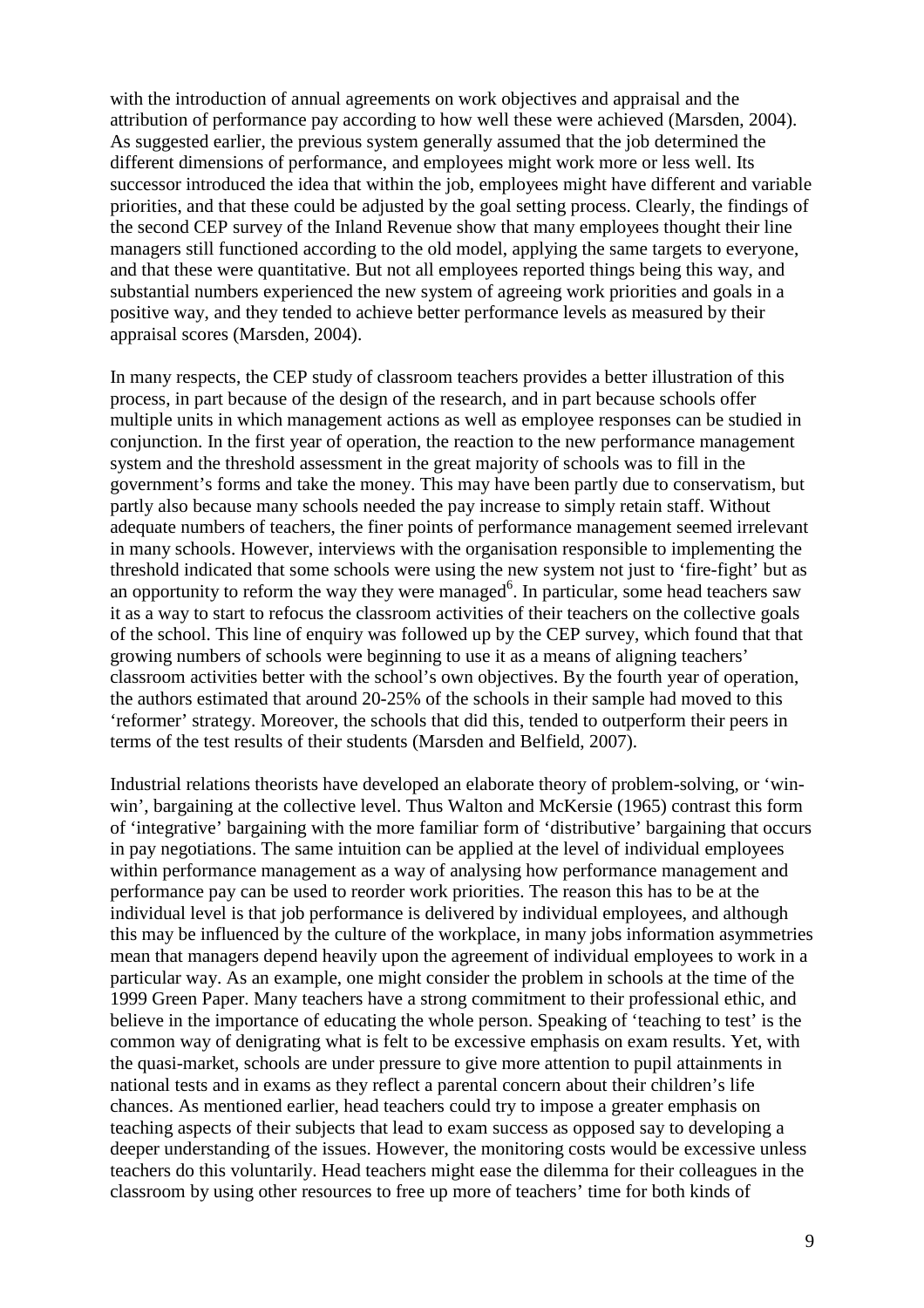teaching, for example by reducing administration. However, there might be no guarantee that this would bring the school much closer to its targets for exam performance. Teachers might use most of the extra time for the more general aspects of their subjects. On the other hand, if the extra resources are made available as part of a problem-solving negotiation, with agreement on resources provided and a commitment to certain outcomes, then one can see a greater likelihood of a mutually beneficial outcome, for the teacher's professional satisfaction and the school's performance needs. What the goal setting and appraisal discussions bring to the process is a framework within which such discussion can take place, and the outcomes monitored. Performance pay enters less as a source of motivation, than as one of the resources management can bring to the negotiation.<sup>7</sup>

The unintended consequence of the long road travelled by performance related pay and performance management in the public services has been the emergence of a new channel for employee voice, this time at the individual rather than the collective level. Voice mechanisms have been explored extensively in collective bargaining and in commercial relations<sup>8</sup>, but they have received little attention in individual employee-management relations. These have commonly been conceived as relations of subordination, and this type of thinking is prevalent in the idea that managers need to motivate their staff to perform and to define their work objectives. The emphasis on subordination obscures an equally important aspect of employment relations, namely, that the employment relationship is also a contractual form enabling agreement on the supply of labour services in exchange for a wage or a salary. Free labour markets and high degree of skill and professional competence such as one finds among many public sector occupations results in a considerable degree of individual level bargaining power which is reflected in the discretion such employees can exercise in their work. When such employees accept a job offer, there is an agreement on mutually acceptable patterns of working. If the relationship is a long-term one, it is unlikely that the employer will find these remain beneficial forever, and so it will need an opportunity to adjust them to new organisational demands. This gives rise to a need for renegotiation of the package of benefits to both parties. In the example from schools, the renegotiation has focused on adapting teachers' professional goals in the classroom to those of their schools. In the Inland Revenue, an important organisational goal was to try to adopt a more 'customer-' or 'citizen-oriented' approach towards tax payers which meant greater sensitivity to individual cases. Both involved changes in employees' work priorities. The CEP surveys caution against assuming this process has become generalised, and that former ways of managing, or not managing, performance have disappeared, but they do show the logic behind it and which could lead to wider diffusion. Imposition and compulsory retraining can achieve a certain amount, but on their own, without agreement, it is an uphill struggle. Without employee agreement, there must remain doubts about sustainability, and loss of control like that at the Employment Service, remains a constant threat.

#### **5. References**

- Atkinson, Adele; Burgess, Simon; Croxson, Bronwyn; Gregg, Paul; Propper, Carol; Slater, Helen, and Wilson, Deborah. (2004) *Evaluating the Impact of Performance-related Pay for Teachers in England*. Working Paper 04/113, Centre for Market and Public Organisation, University of Bristol, 61 pages.
- Bichard, M. (Chair) (1999) *Performance Management: Civil Service reform a report to the Meeting of Permanent Heads of Departments*, Sunningdale 30 September-1 October 1999. Cabinet Office, London. Ref: CABI-5195/9912/D4
- Department for Education and Employment (DfEE) (1999) *Teachers: meeting the challenge of change. Technical consultation document on pay and performance management*. Department for Education and Employment, London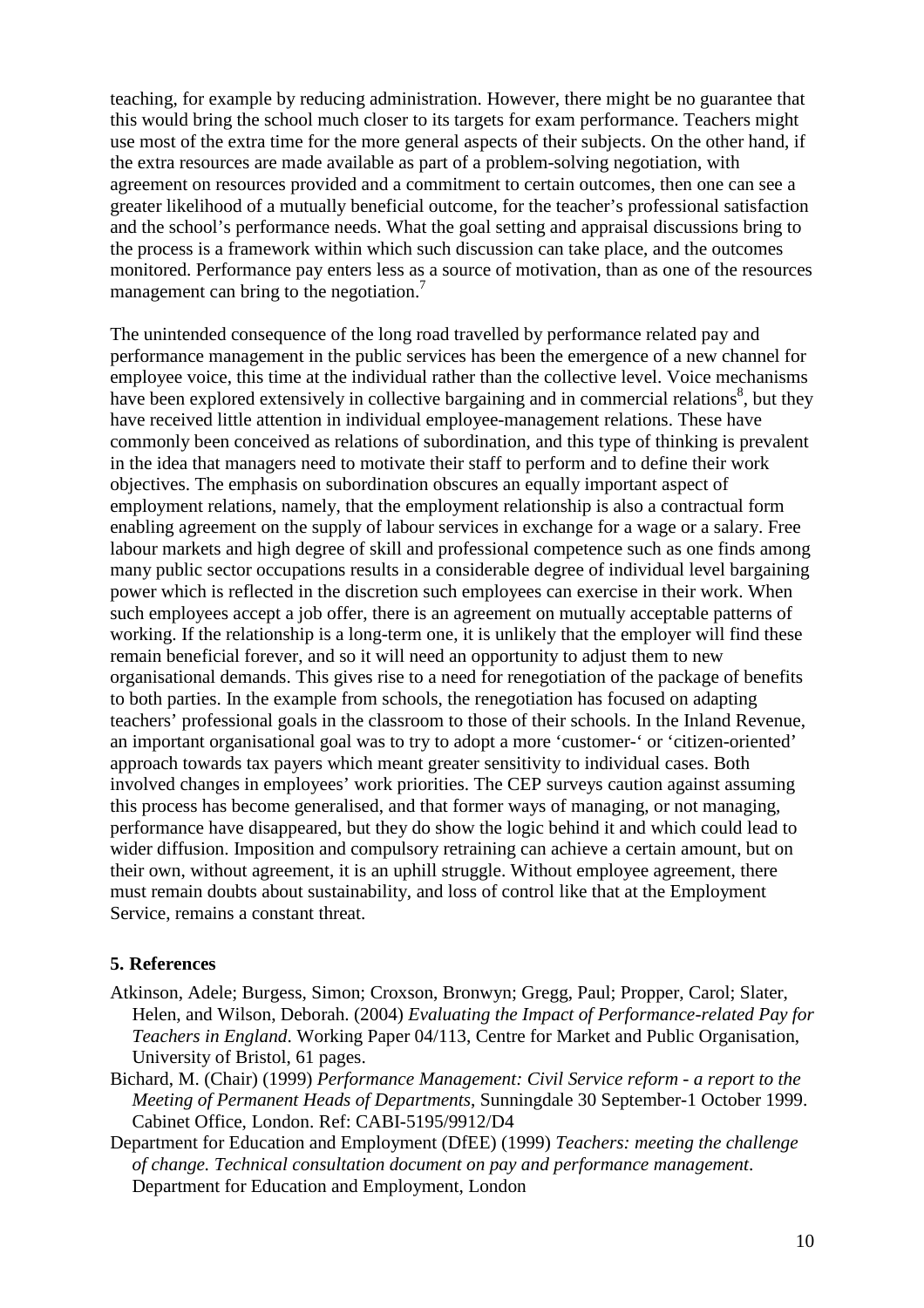- DfEE (2000) *Recognising Progress Getting the most from your data, Primary School.* Date of issue: Oct 2000; Ref: DfEE 0253/2000, Dept for Education and Employment, London.
- Dolton, Peter, McIntosh, Steven, and Chevalier, Arnaud. (2003) *Teacher pay and performance*. Bedford Way Papers 19, Institute of Education, University of London, London..
- Dowling B, and Richardson R. (1997) Evaluating performance-related pay for managers in the National Health Service*. International Journal of Human Resource Management*, 8:3, June, pp. 348-366.
- Efficiency Unit (1988) *Improving management in government: the next steps*. Report to the Prime Minister. HMSO, London.
- Folger, R, and Cropanzano, R. (1998) *Organizational justice and human resource management*. Sage, Thousand Oaks, CA.
- Glennerster, Howard (2002) United Kingdom Education 1997-2001. *Oxford Review of Economic Policy*, 18: 2, pp. 120-136.
- Heery, Edmund (1998) A return to contract? Performance related pay in a public service. *Work, Employment & Society*, 12: 1, March, pp. 73-95.
- IDS (1987) *Public sector pay: review of 1986 and prospects for 1987*. Incomes Data Services, London.
- IDS (1988) *Public sector pay: review of 1987 and prospects for 1988*. Incomes Data Services, London.
- Kessler, Ian and Purcell, John (1993) *Discussion paper on staff pay survey at Amersham International*. Mimeo, Templeton College, Oxford.
- Mahony, Pat , Menter, Ian, and Hextall, Ian .(2003) *The Impact of Performance Threshold Assessment on Teachers' Work: Summary Report*. Roehamton, University of Surrey, Research Report on ESRC project: The impact of the performance threshold assessment on teachers' work, (ESRC 0002239286).
- Makinson, J. (Chair) (2000*) Incentives for change: rewarding performance in national government networks*. Public Services Productivity Panel, HM Treasury, London
- Marsden, David W, and Richardson, Ray. (1994) Performing for pay? The effects of 'merit pay' on motivation in a public service. *British Journal of Industrial Relations*, 32:2, pp. 243-262, June.,
- Marsden, David, and French, Stephen (1998) *What a performance: performance related pay in the public services*. Centre for Economic Performance Special Report, London School of Economics, London, available online from www.cep.lse.ac.uk.
- Marsden, David (2007) Individual employee voice: renegotiation and performance management in public services, *International Journal of Human Resource Management*, 18: 7 July pp. 1263 - 1278
- Marsden, David and Belfield, Richard. (2007) Pay for performance where output is hard to measure: the case of performance pay for school teachers. *Advances in Industrial and Labor Relations*, vol 15, pp 1-37.
- Megaw (1982) *Inquiry into Civil Service pay: report*. Cmnd 8590, HMSO, London.
- Nelson, W. W. (1987) *Cheap or Efficient: An Examination of English Elementary Education During the Era of Payment by Results*, PhD Thesis, University of Iowa.
- NUT (National Union of Teachers) (1999) *Teaching at the Threshold: the NUT response to the Government's Green Papers: Meeting the challenge of change- England, the Best for teaching and learning - Wales*. March 1999. National Union of Teachers, London.
- OECD (2005) Landel, Dorothée, and Marsden, David. (2005) *Performance related pay policies for government employees: an overview of OECD countries.* Organisationl for Economic Cooperation and Development, OECD, Paris.
- PTC (Public Services, Tax and Commerce Union) (1996) Whatever happened to a national civil service? PTC, London.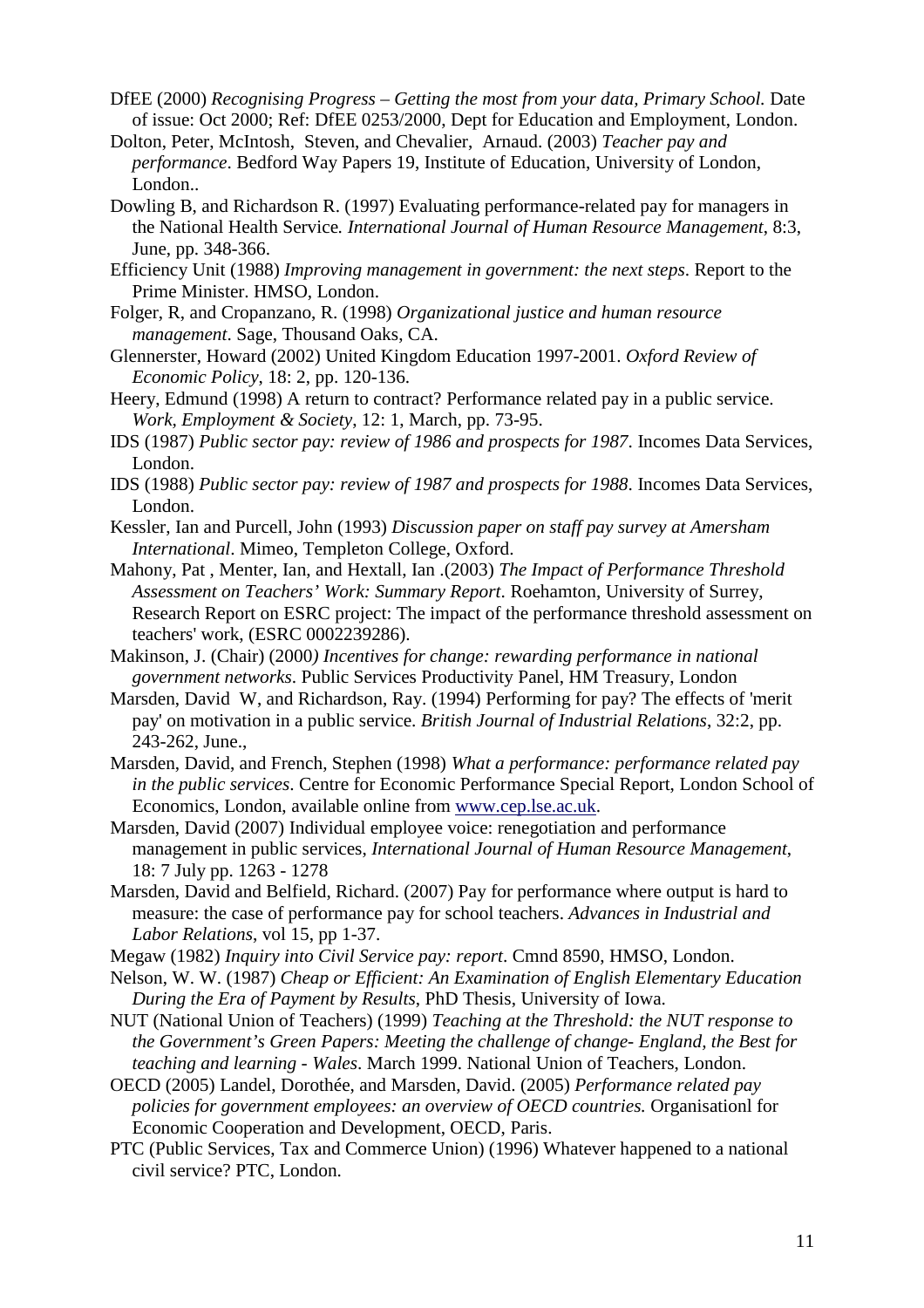- Richardson, Ray (1999) *Performance Related Pay in Schools: An Assessment of the Green Papers. A report for the National Union of Teachers*. National Union of Teachers, London.
- Thompson M. (1993) *Pay and performance: the employee experience*. IMS Report 218, Institute of Manpower Studies, Brighton.
- Tirole, Jean (1994) The internal organisation of government. *Oxford Economic Papers*, 46: 1, pp. 1-29.
- Walton R. E, and McKersie R. B. (1965) *A behavioral theory of labour negotiations: an analysis of a social interaction system*. McGraw-Hill, New York.
- Willman, Paul; Bryson Alex, and Gomez, Rafael. (2006) The sound of silence: which employers choose no employee voice and why? *Socio-Economic Review*, 4: 2, pp.283-300.
- Wragg, E.C., Haynes, G.S., Wragg, C.M. and Chamberlin, R.P. (2001) *Performance related pay: the views and experiences of 1,000 primary and secondary head teachers*, Teachers' Incentive Pay Project, Occasional Paper No. 1, University of Exeter.